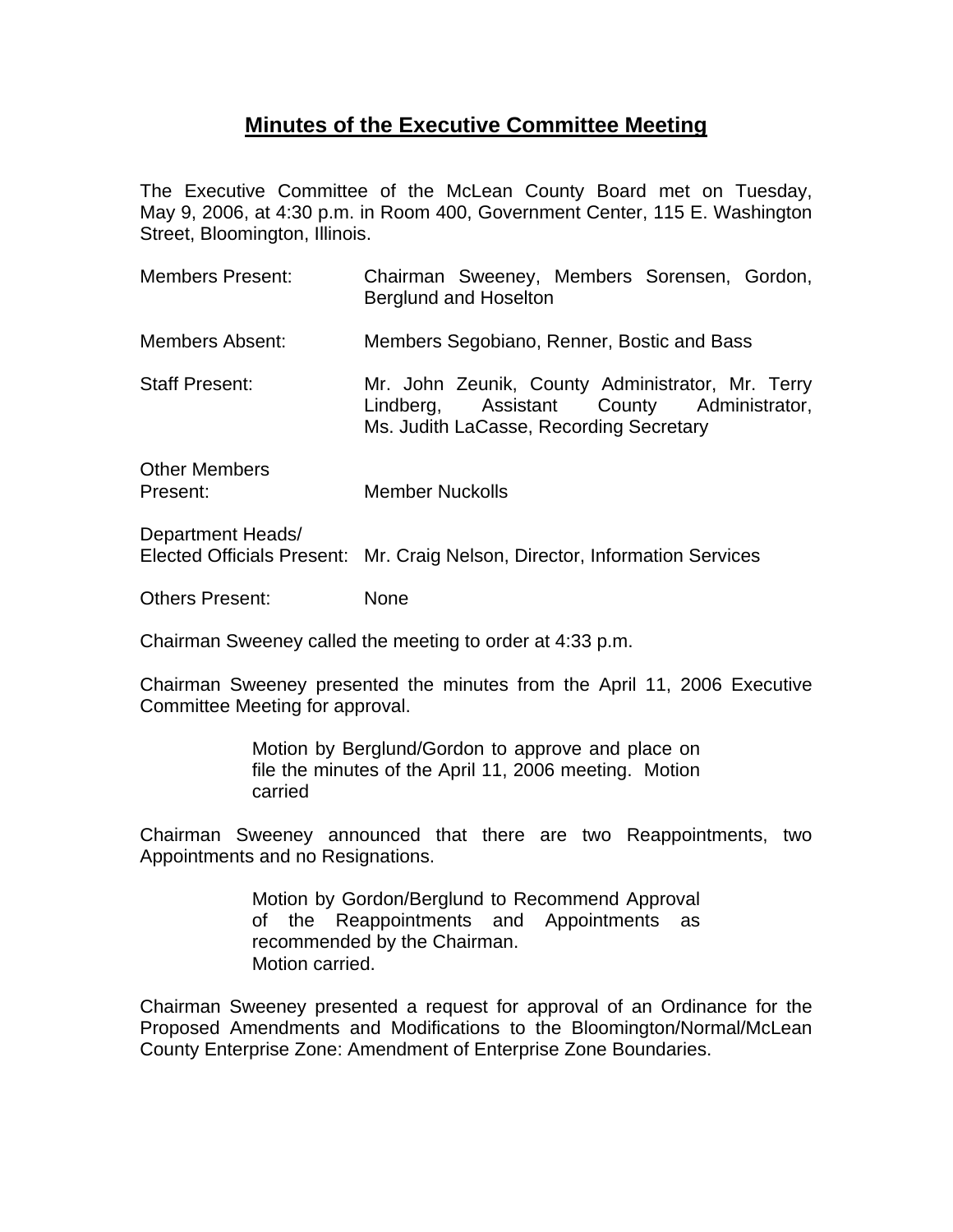Minutes of the Executive Committee May 9, 2006 Page Two

> Motion by Berglund/Hoselton to Recommend Approval of an Ordinance for the Proposed Amendments and Modifications to the Bloomington/Normal McLean County Enterprise Zone: Amendment of Enterprise Zone Boundaries. Motion carried.

Chairman Sweeney presented a request for approval of an Ordinance of the McLean County Board setting the salaries of the Members of the McLean County Board.

> Motion by Gordon/Berglund to Recommend Approval of an Ordinance of the McLean County Board Setting the Salaries of the Members of the McLean County Board.

Mr. Gordon advised that, prior to the Executive Committee Meeting, Mr. Zeunik clarified for him that the status of the salaries was previously set by an Ordinance approved in May, 2004, before the current terms went into effect.

Motion carried.

Chairman Sweeney presented a request for approval to purchase a Storage Area Network Devise under GSA Contract as submitted by Mr. Craig Nelson, Director, Information Services. Mr. Nelson reported that the equipment has already been processed through the bidding criteria required by law. He explained that the Storage Area Network Device will allow the County to significantly centralize its data storage, improve data performance, reduce future expenditures in computer servers and is a significant milestone in the further implementation of the County's business continuity/disaster recovery plan.

> Motion by Berglund/Nuckolls to Recommend Approval to Purchase a Storage Area Network Device under GSA Contract for Information Services. Motion carried.

Chairman Sweeney presented a request for approval of a Centranet Service Agreement Renewal with Verizon for Information Services. Mr. Nelson stated that this contract represents a renewal of services already in place for the telephone system used by the County. He indicated that an investigation into alternative phone systems has been undertaken in the past year. Recommendations are in the process of being prepared for review by this Committee and the County Board.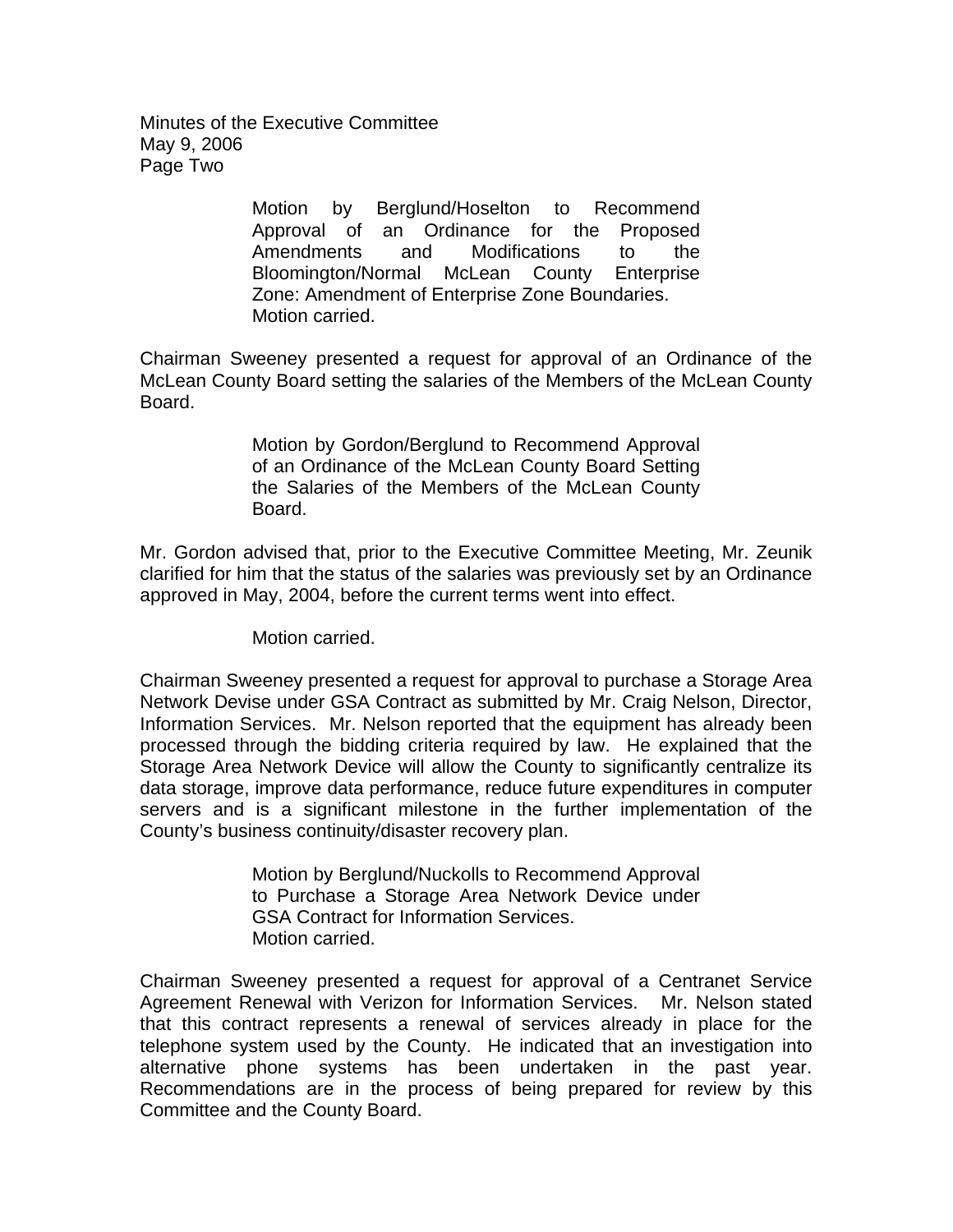Minutes of the Executive Committee May 9, 2006 Page Three

> Motion by Nuckolls/Gordon to Recommend Approval of a Centranet Service Agreement Renewal with Verizon. Motion carried.

Mr. Bob Nuckolls, Vice Chairman, Justice Committee stated that the Justice Committee brings two items for action to the Executive Committee. The first is a request for approval to accept a grant from the Illinois Criminal Justice Information Authority/Juvenile Crime Enforcement Coalition to allow Court Services personnel to participate in a Performance-based Standards Project – Court Services.

> Motion by Nuckolls/Hoselton to Recommend Approval to Accept a Grant from the Illinois Criminal Justice Information Authority/Juvenile Crime Enforcement Coalition for Court Services. Motion carried.

Mr. Nuckolls presented a request for approval of a First Renewal and Amendment of the Intergovernmental Agreement between the Department of Healthcare and Family Services and the McLean County State's Attorney, Intergovernmental Agreement #2006-55-013Kj2, for the IV-D Child Support Enforcement Program – State's Attorneys Office.

> Motion by Nuckolls/Berglund to Recommend Approval of a First Renewal and Amendment of the Intergovernmental Agreement between the Department of Healthcare and Family Services and the McLean County State's Attorney, Intergovernmental Agreement #2006-55-013Kj2, for the IV-D Child Support Enforcement Program – State's Attorneys Office. Motion carried.

Chairman Sweeney asked if there were any questions or comments. Hearing none, he thanked Mr. Nuckolls.

Mr. George Gordon, Chairman, Land Use and Development Committee reported that the Land Use and Development Committee brings no items for action to the Executive Committee. He noted that there are two items that will be presented to the Board.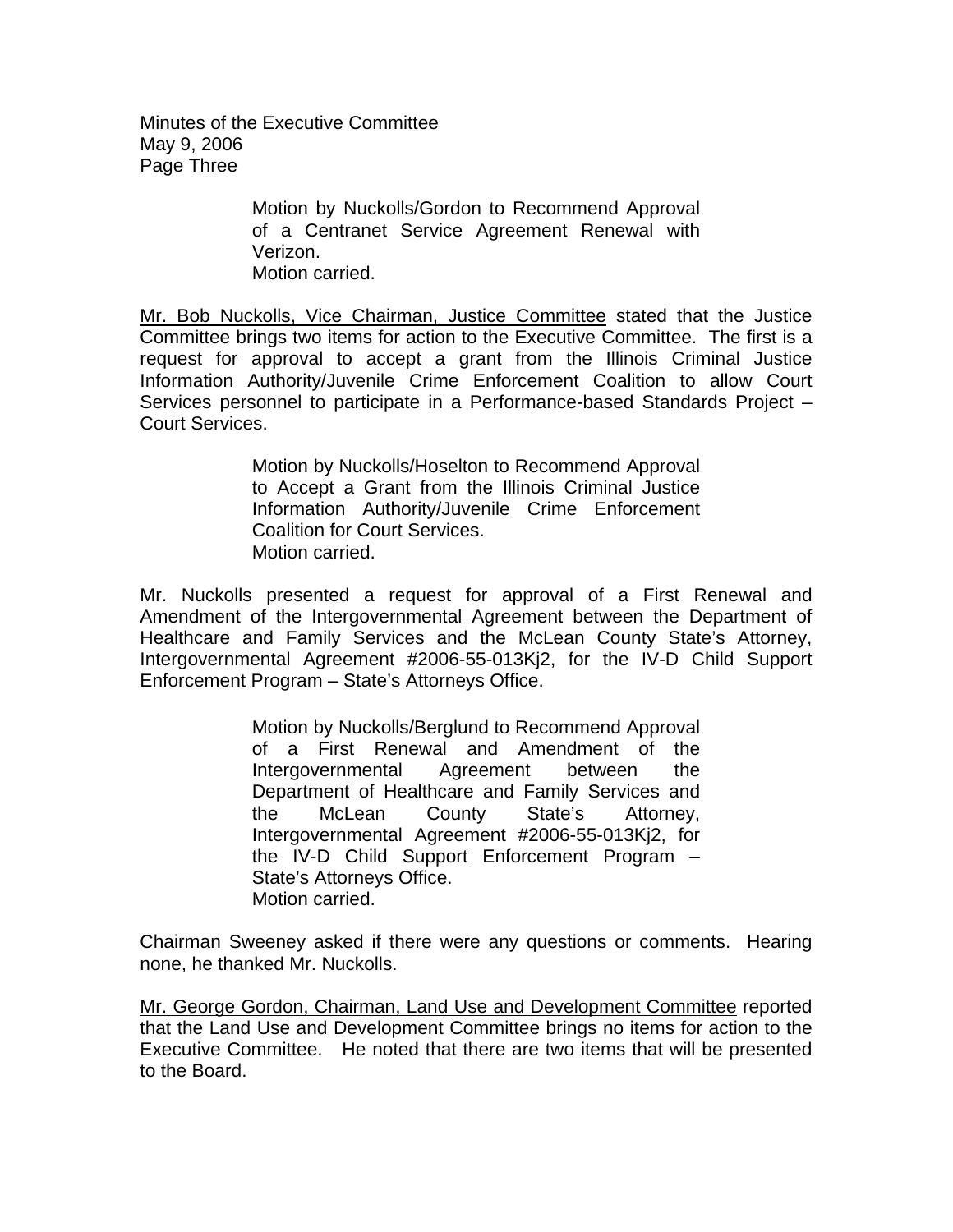Minutes of the Executive Committee May 9, 2006 Page Four

Chairman Sweeney asked if there were any questions. Hearing none, he thanked Mr. Gordon.

Chairman Sweeney reported, on behalf of Ms. Diane Bostic, Chairman, Property Committee, that the Property Committee brings no items for action to the Executive Committee.

Mr. Stan Hoselton, Vice-Chairman, Transportation Committee, stated that the Transportation Committee brings one item for action, namely a request for approval of an Emergency Revenue and Appropriation Ordinance amending the McLean County Fiscal Year 2006, Combined Annual Appropriation and Budget Ordinance, County Highway Fund 0120, Department 0055, Program 0056 for the Wind Farm. Mr. Hoselton explained that this Ordinance accounts for the receipt and expenditure of \$991,464.95 received from High Trail Wind Farm LLC and Old Trail Wind Farm LLC for expenses associated with the road and bridge improvements for the Wind Farm.

> Motion by Hoselton/Gordon to recommend Approval of an Emergency Revenue and Appropriation Ordinance Amending the McLean County Fiscal Year 2006, Combined Annual Appropriation and Budget Ordinance, County Highway Fund 0120, Department 0055, Program 0056 for the Wind Farm.

Mr. Sorensen asked what time frame the invoices are expect to be paid. Mr. Hoselton replied that invoices will be received as each project is completed. Mr. Sorensen suggested that the funds be held in a special dedicated fund to accrue investment revenue in the General Fund. Mr. Zeunik explained that the funds will be placed in a combined investment account. The General Fund will benefit from the interest earned in the combined investment account.

Motion carried.

Mr. Hoselton noted that Weight Limitation Agreements for Bentown-Holder Road will be presented to the Board.

Chairman Sweeney asked if there were any questions. Hearing none, he thanked Mr. Hoselton.

Mr. Matt Sorensen, Chairman, Finance Committee, stated that the Finance Committee brings two items for action to the Executive Committee. The first item is a request for approval of the Resolution Establishing the Budget Policy for Fiscal Year 2007 – County Administrator's Office.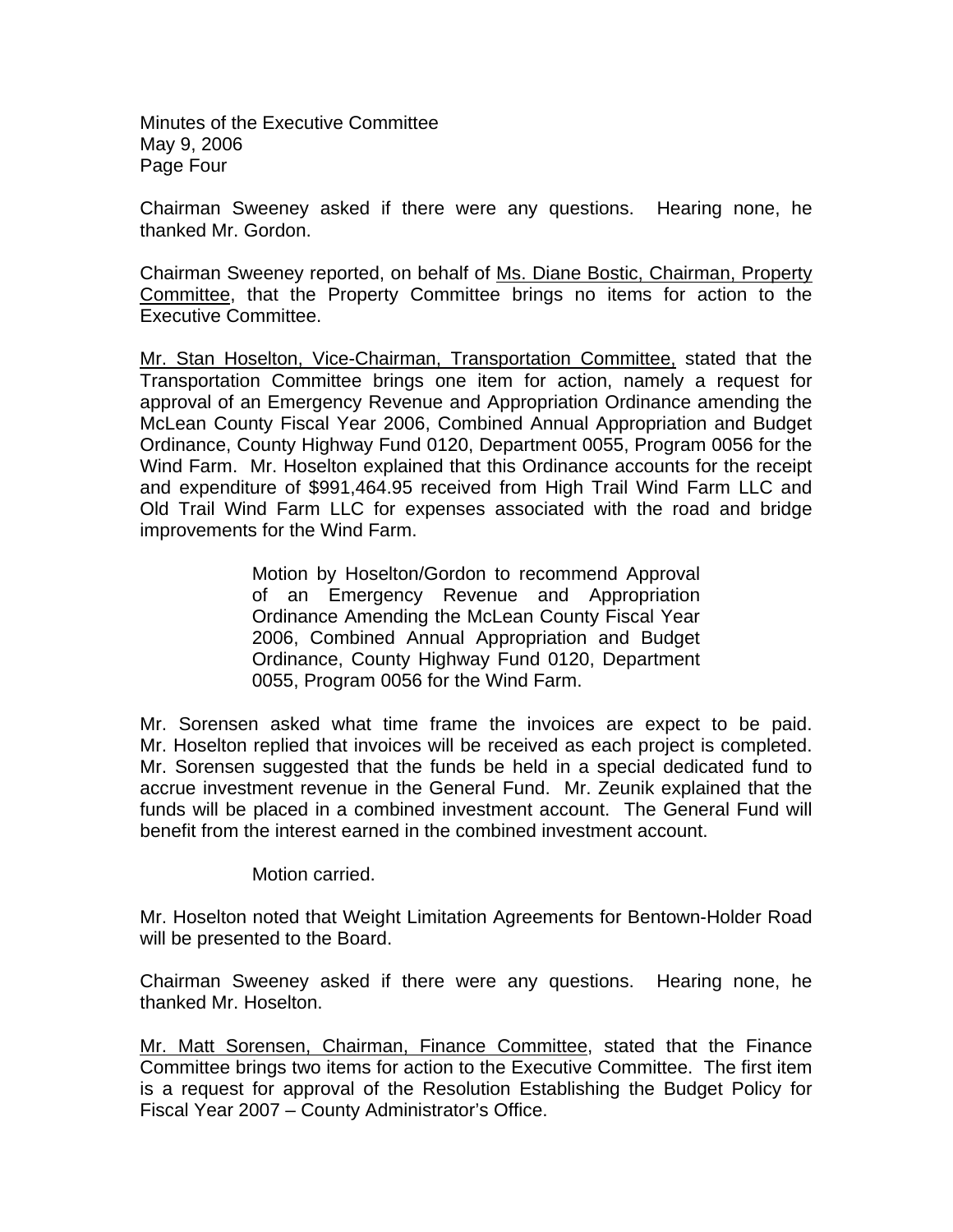Minutes of the Executive Committee May 9, 2006 Page Five

> Motion by Sorensen/Hoselton to recommend Approval of the Resolution Establishing the Budget Policy for Fiscal Year 2007 – County Administrator's Office. Motion carried.

Mr. Sorensen presented a request for approval of an Ordinance of the McLean County Board establishing the annual salary of the Sheriff, the County Treasurer and the County Clerk – County Administrator's Office.

> Motion by Sorensen/Berglund to recommend Approval of an Ordinance of the McLean County Board Establishing the Annual Salary of the Sheriff, the County Treasurer and the County Clerk – County Administrator's Office. Motion carried.

Mr. Hoselton questioned the 4% increase for the County Elected Officials, noting that it is larger than the Cost of Living Index. Mr. Sorensen replied that the increase is set at the discretion of the County Board. He explained that this is based on a plan from approximately ten years ago to assure that the salaries for all elected officials would be consistent. Mr. Hoselton pointed out that County employees received a 2.5% increase in salary. Mr. Sorensen replied that the 2.5% is an across the board increase and most employees additionally receive merit increases above the 2.5% salary increase.

Mr. Sorensen reported that the Finance Committee has several items that will be presented to the Board.

Chairman Sweeney asked if there were any further questions for Mr. Sorensen. Hearing none, he thanked him.

Mr. John Zeunik, County Administrator, presented several informational items. He reported that Mr. Duffy Bass is recovering from hip replacement surgery at the McLean County Nursing Home, where he expects to be for the next four weeks. Mr. Zeunik recommended that members who wish to visit with Mr. Bass should visit him early in the evenings or on weekends.

Mr. Zeunik advised that Bid Specifications and Drawings for the remodel of the third floor of the Government Center are on the street. He noted that the bid opening is scheduled for Wednesday, May  $24<sup>th</sup>$  at 2:00 p.m. in the basement dining room of the Government Center.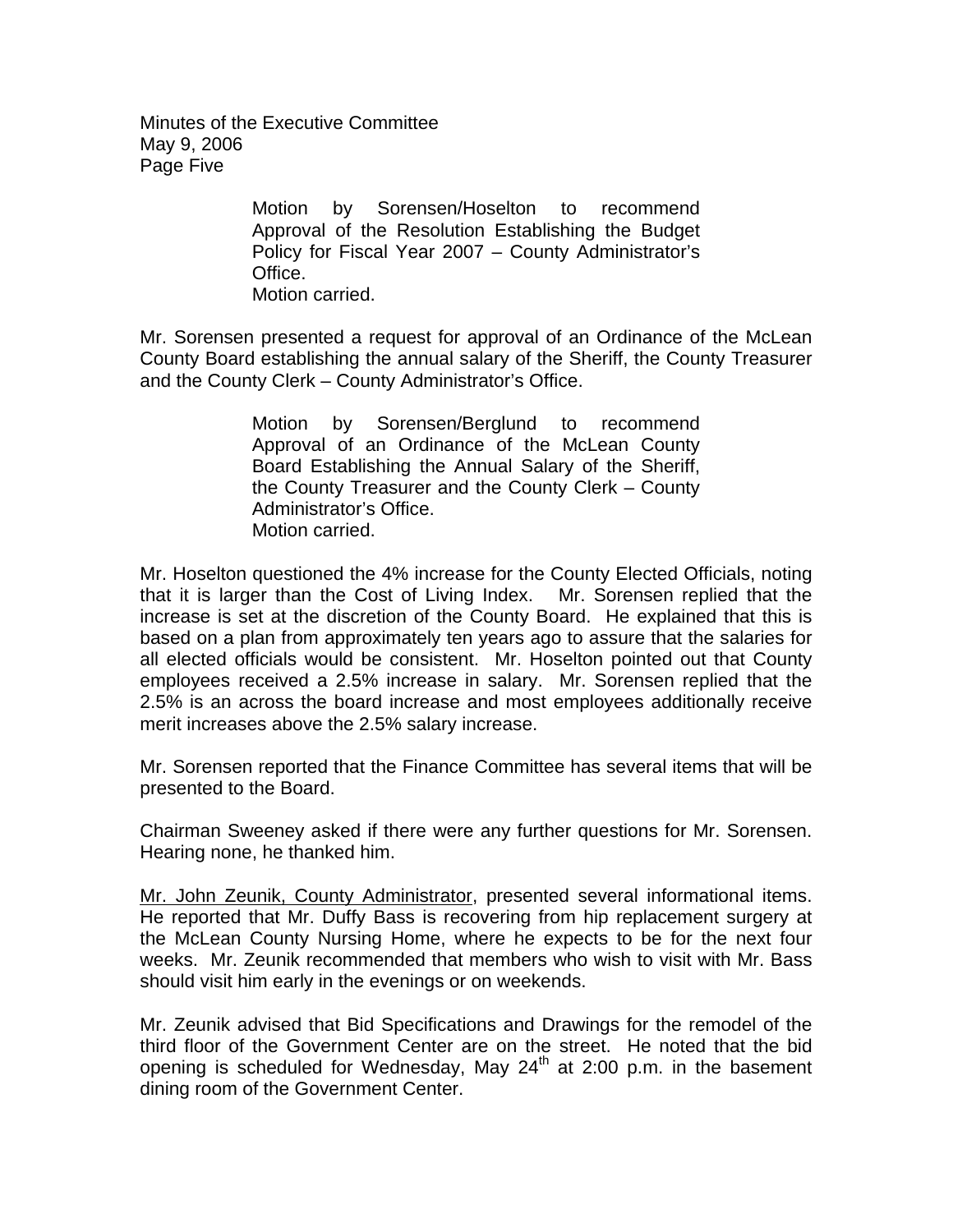Minutes of the Executive Committee May 9, 2006 Page Six

Mr. Zeunik reported that the Bid Specifications and Drawings for the remodel of the Law and Justice Center are on the street and the bid opening is scheduled for Wednesday, May 31 $^{\text{st}}$  at 2:00 p.m. in the basement of the Government Center.

Mr. Zeunik stated that he attended an Illinois Department of Transportation ("IDOT") workshop on "Context Sensitive Solutions." He indicated that IDOT made it very clear that the East Side Highway Study will be the model for how to apply "Context Sensitive Solutions" to a local government project. "Context Sensitive Solutions" is an interdisciplinary approach that brings together local government, the consulting firm, property owners and other stakeholders to consider cost effective solutions that meet the transportation needs of the area, exist in harmony with their surroundings and add lasting value to the community. Mr. Zeunik advised that a representative from IDOT will attend all meetings. He stressed that the success of this project is important in terms of additional funding.

Mr. Zeunik pointed out that he provided funding information for the three major sources of State Intergovernmental revenue: Sales Tax, State Income Tax and Personal Property Replacement Tax.

Chairman Sweeney asked if there were any questions or comments. There were none.

Chairman Sweeney presented the April 30, 2006 bills as recommended and transmitted by the County Auditor for payment. The Pending Total is \$30,045.00 and the Prepaid Total is \$369,586.61 for a fund total of \$399,631.61.